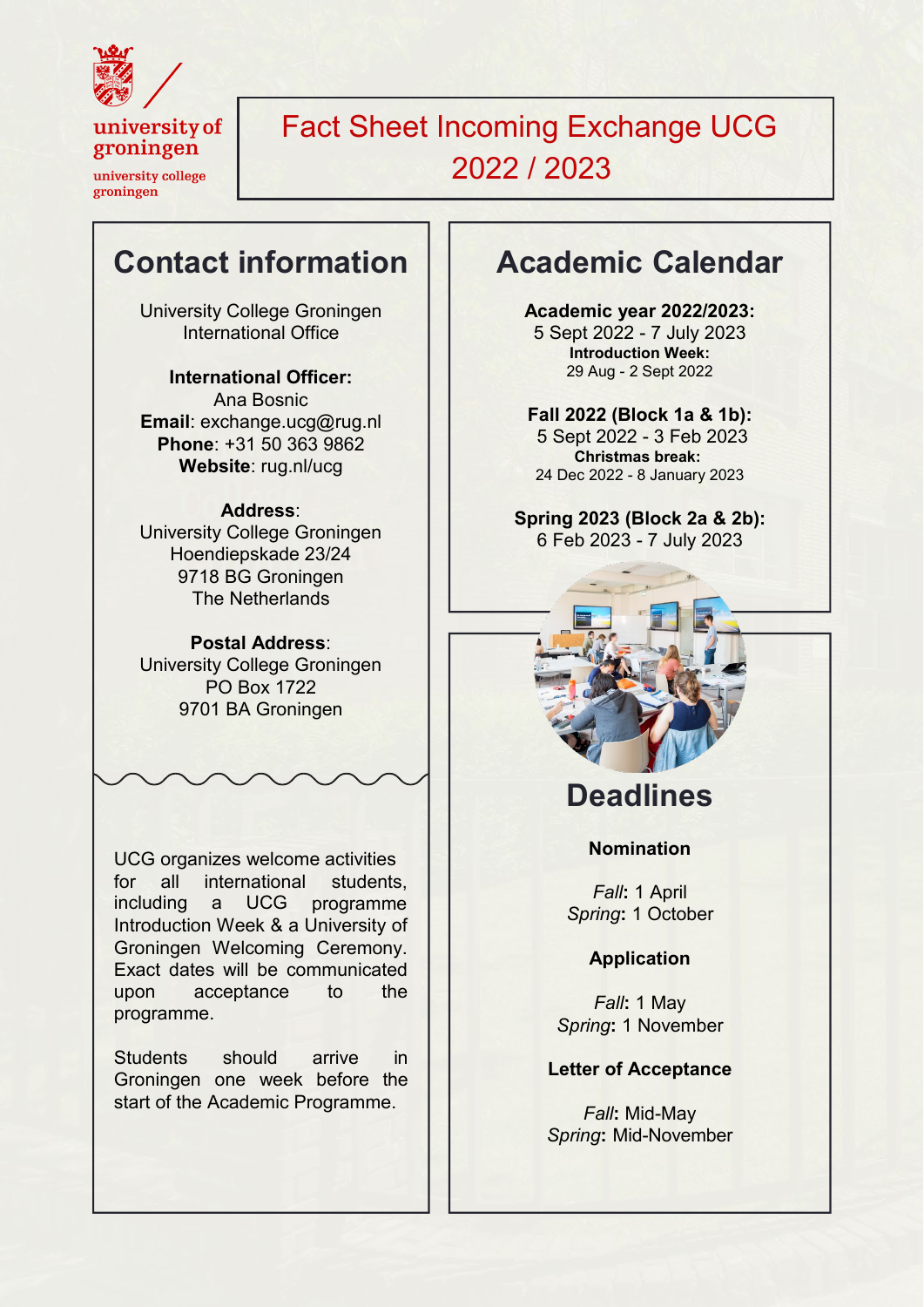[At UCG, the BA/BSc in Liberal Arts and](https://www.rug.nl/ucg/education/) Sciences [has tracks in Humanities,](https://www.rug.nl/ucg/education/) Social Sciences and Sciences.

The language of instruction for the whole programme is English.



# **Eligibility criteria**

Minimum requirements to study at UCG for a semester are:

- Degree seeking student at one of the UCG/ University of Groningen partner universities
- Year 3 or 4 student during the mobility period
- Good academic standing
- English language proficiency\*:
	- o IELTS (Academic): 6.5 (no section less than 6)
	- TOEFL: 92 (IBT), 237 (CBT), 580 (PBT)
	- Cambridge: Certificate of Advanced English
	- An official letter from the home university if the degree program is taught in English

\* Waived for students from universities in the United States of America, Canada, Australia, New Zealand, United Kingdom, Republic of Ireland

### **Nomination process**

Students will be nominated for exchange to UCG by our partner universities' International Offices.

By the nomination deadline the UCG International Office expects to receive the Mobility Online nomination forms. The nomination form is sent out beforehand to the partners via Mobility Online.

The nominees will be directly informed about their application process by the UCG International Officer and will be expected to follow the steps from the Mobility Online platform.



### **Education**

**Credits:** International exchange students enroll in UCG as full time students, which means they will complete a minimum of 3 courses per block, and 6 per semester (or courses equivalent to **30 ECTS** in total, 1 ECTS = 28 study hours), unless their home universities allow less credits.

**Course offering:** Incoming exchange students can choose courses from the [UCG Catalogue](https://www.rug.nl/ocasys/rug/vak/showpos?opleiding=5629) (choose the correct academic year):

- Year 1, 2, & 3 Major and Research & Methodology courses at UCG (subject to prerequisites)
- Other [faculties:](https://www.rug.nl/ocasys/rug/main/browseByFaculty) Only courses open to exchange students (subject to prerequisites)